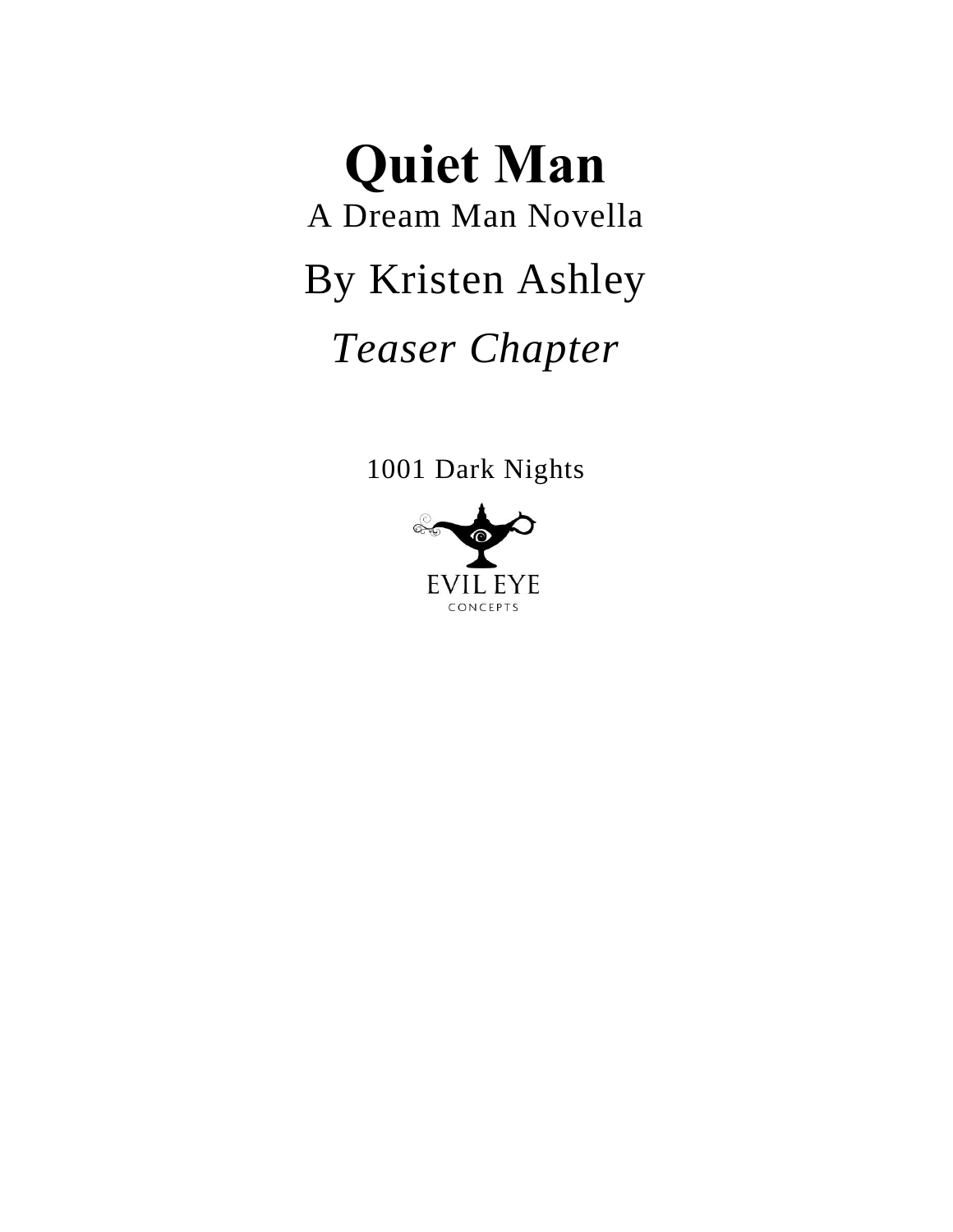Quiet Man A Dream Man Novella By Kristen Ashley

1001 Dark Nights

Copyright 2019 Kristen Ashley ISBN: 978-1-970077-23-0

Foreword: Copyright 2014 M. J. Rose

Published by Evil Eye Concepts, Incorporated

All rights reserved. No part of this book may be reproduced, scanned, or distributed in any printed or electronic form without permission. Please do not participate in or encourage piracy of copyrighted materials in violation of the author's rights.

This is a work of fiction. Names, places, characters and incidents are the product of the author's imagination and are fictitious. Any resemblance to actual persons, living or dead, events or establishments is solely coincidental.

## **Chapter One**

### *Call A Commando*

### *Smithie*

"I'm getting a breast reduction."

Smithie took his attention from the piece of paper he held in his hand, looked across his desk and all the way across his office to the woman striding through the room.

The woman who was the subject of the words written on the paper in his hand.

His throat was tight.

"I'm going natural," she finished her announcement.

Charlotte McAlister.

Lottie.

Known far and pretty damned wide as Lottie Mac.

Lottie Mac, Queen of the Corvette Calendar.

Though Smithie just called her Mac.

He'd been wrong. She wasn't done finishing her announcement.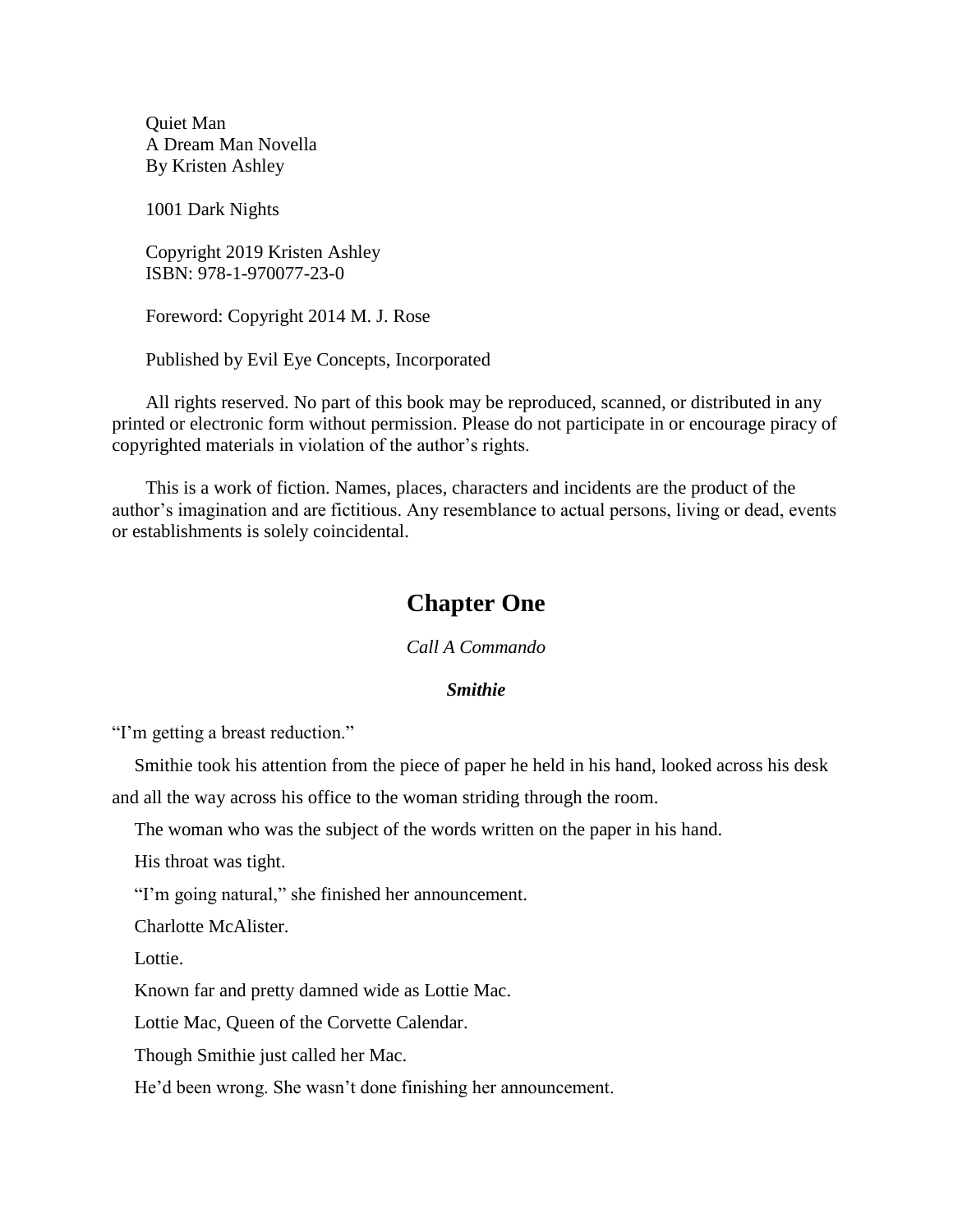Mac stopped at the front of his desk and proclaimed, "And you can't talk me out of it." It took Smithie a minute to force his mouth to regain the ability of speech.

"I don't care what you do to your body. It's not my body. I don't know why you think I'd have a say in it."

Lottie gawked at him.

He got this.

He was a strip club owner and she was a stripper. His premier stripper. He had velvet ropes to contain the people who lined up, wanting to watch her dance. It wasn't a stretch she'd think he'd have a problem with her getting rid of her implants.

Forcibly pulling his mind from the paper in his hand, he turned it over and laid it on the desk, giving his full attention to Mac.

And what she was saying.

Mostly, *why* she was probably saying it.

Before he could dig into that with her, she kept speaking.

"I interviewed seven plastic surgeons in the Denver area. I've chosen one. I'm doing it next month."

"Why?" Smithie asked.

"Why?" Mac asked back.

"Not heard a thing about you doin' this, now you're not only doin' it, you did all the research into it," he pointed out. "So what's the deal and what's the rush?"

He knew both.

He just wanted to have the conversation.

"There's no rush," Mac lied.

When these women would learn that they couldn't get away with lying to him, he did not know. He was in a variety of relationships with several women of his own, had kids with them, and he'd run a strip club for decades. He could spot a lie before the person even spoke the words.

Hell, his bouncers were the worst culprits. They thought they had that, "you're a man and I'm a man" thing going on when no man was any kind of man if he lied through his teeth.

"Mac," he stated warningly.

She didn't answer his question.

She said, "People will still come watch me dance."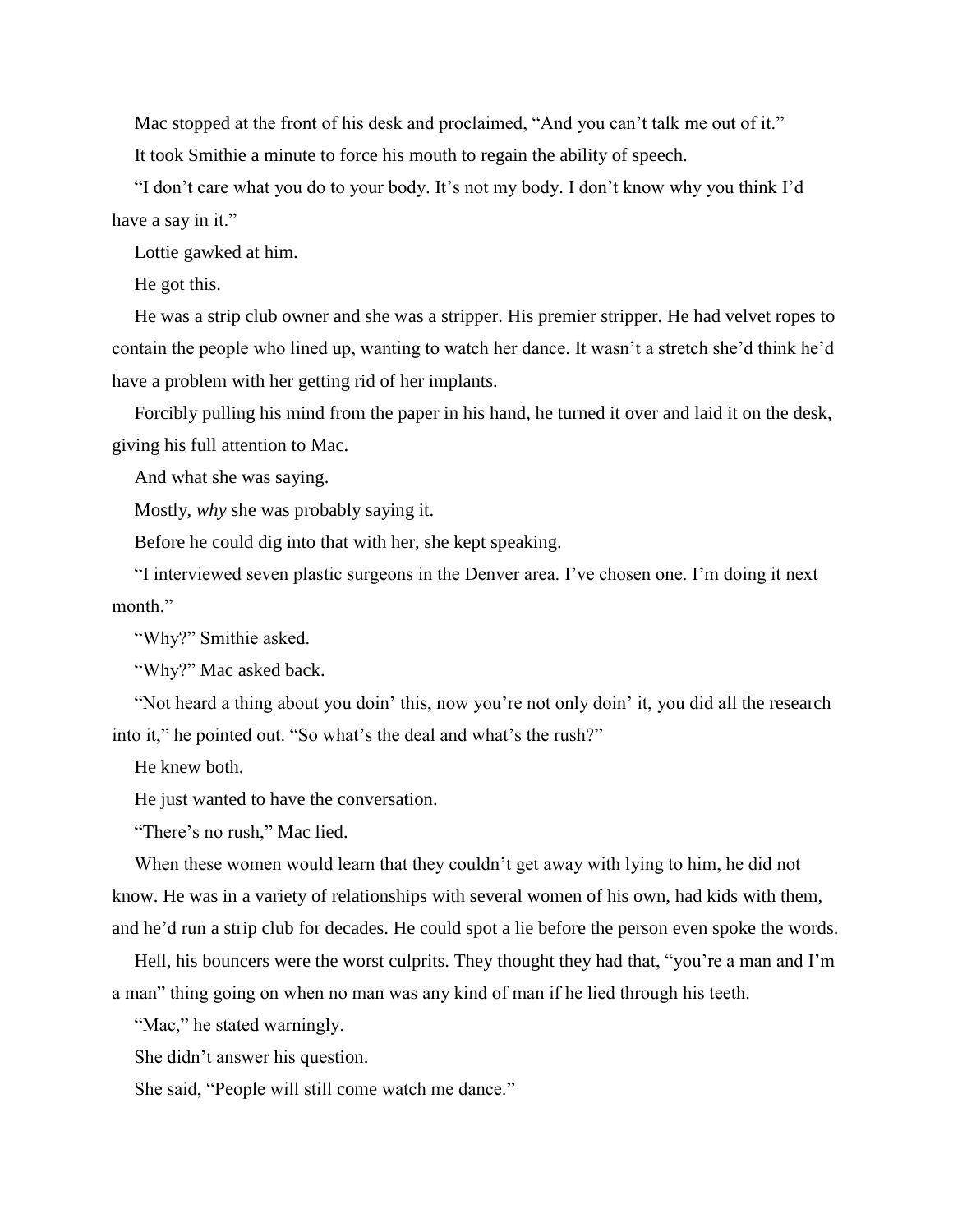"I know people will watch you dance. Had Joaquim do a head count coupla months ago for a few nights. Thirty-five percent of the people through the door were female. They say ten percent of the population is gay. So we can assume ten percent of that were lesbians who might have another reason they're here to see you. But that means twenty-five percent of those females were here just to get a drink, but mostly to watch you dance. And you're probably the only time a man can get away with saying he comes to a strip club to take in the talent of a dancer's moves. You got big tits, you got regular tits, it's not gonna affect your line at the rope. So let's stop with the bullshit. Now, tell me *why*?"

Mac lifted her chin and stated, "I'm also looking into sperm donors."

There it was.

Smithie sat back in his chair.

"Mac—" he began.

"I'm not getting any younger, Smithie," she snapped.

As noted, he was in a relationship with several women. They knew about each other. Mostly, they shared because he was a lot to take and they didn't mind the break.

But often, it was a juggling act and he was the juggler.

One thing he learned that helped him not drop a ball was never to field it when a woman lobbed that at him.

Though, he didn't field it right then not just because of that.

"It's your sister," he noted.

She shook her head. "It isn't my sister."

"How many has she pushed out for Eddie so far?" Smithie asked a question the answer to which he already knew.

"Jet doesn't make babies *for Eddie*," Mac shot back.

Smithie sighed.

"I'm just ready," she stated.

"You are not ready," he returned.

Her face turned from confrontational to pissed.

"You think I haven't thought about this for a long time?"

"I think, when you decide to bring a kid in the world, once you think you've thought about it long enough, you should think even longer about it. Then you should talk to people in your life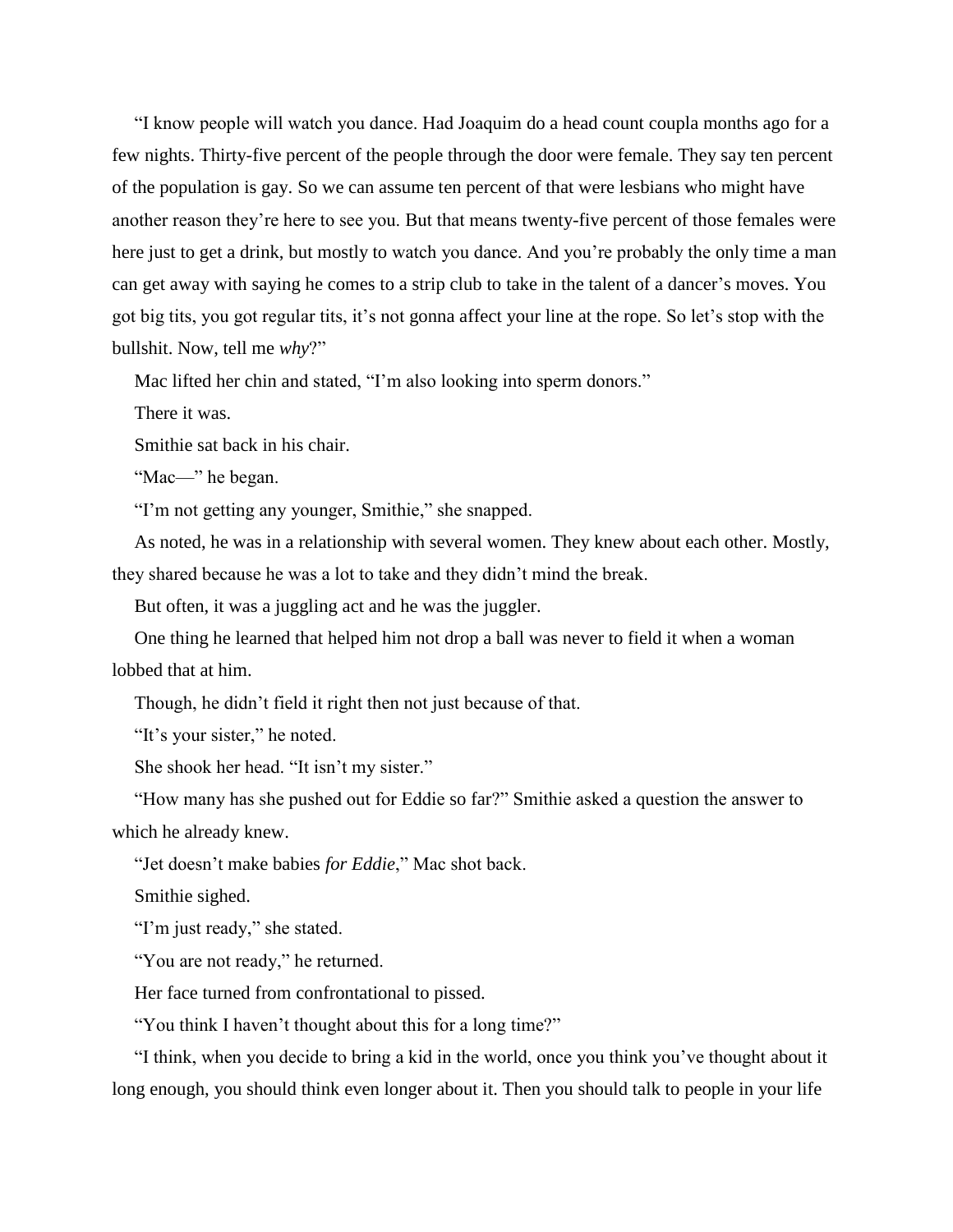about it. Then you should think on what *they* say about it. And only when you're super, double, *extra* sure do you do it."

"I've got the money—"

Smithie shook his head. "It isn't the money, Mac. But even if you think you got the money, you don't got the money. It's not about the food in their bellies or the roof over their heads. It isn't about keepin' up with all the latest phones and kicks. It isn't even about saving for college tuition. It's all the shit times in life that are gonna rise up and bite you in the ass that you didn't count on. They're your kid. They're gonna roll with the punches. But are you ready to say you're in the spot you're good to make them do that if that shit happens?"

Mac said nothing, looked to the side, then took a step that way and sat her ass down in one of the two chairs in front of his desk.

She was not ready.

At all.

She was something else.

And Smithie needed to get to the bottom of it and not to save her fantastic tits.

To save her from jumping too soon into something for which she was not ready.

He leaned forward in his chair and dropped his voice.

"There's gonna be a mean kid in class that gets in their face. There's gonna be a health situation that's probably the croup or a flu that you're not gonna understand and it's gonna scare you shitless. Girls'll get their hearts broken by an asshole. Boys need to learn not to *be* assholes. You gotta have it together, Mac. No one can be fully prepared for being a parent. But you gotta *know* you're as ready as you'll ever be."

She held his eyes and said, "I'm ready, Smithie."

"You're watchin' your sister and her man make babies and you're so in love with your nephews you can't see straight so you're feelin' the time tick by and doin' that, the itch is comin' on to one you can't help but scratch," he returned.

"This has nothing to do with Jet and Eddie," she returned.

"Okay, then, how often does Jet go out with those Rock Chicks? Answer me that, Mac. How often?"

"She sees her crew all the time," Mac told him.

"Right, and she can do that because her husband is home, lookin' after their boys."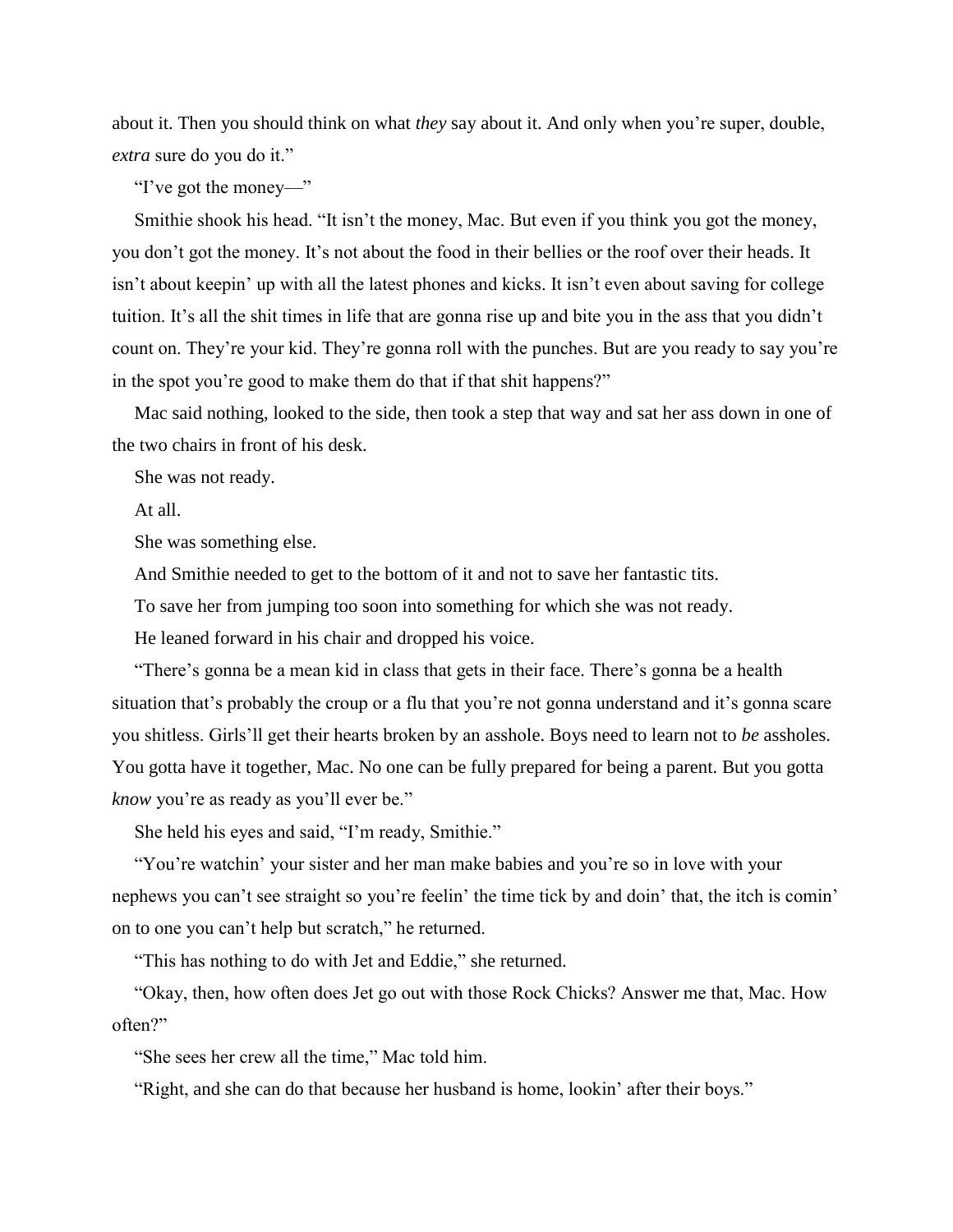She got his point.

This was why she shut her mouth before opening it and saying, "Or Blanca looks after them."

"Blanca looks after them when Jet and Eddie are out together. Unless he's workin', no one looks after his boys but him if their momma ain't around to do it."

Mac turned her head and studied the wall.

It wasn't that interesting.

But she kept doing it.

"Mac, look at me," he ordered.

She did, that stubborn lift in her chin.

Smithie took his voice to soft. "You're gonna find him, darlin'."

She got his point on that too.

"I don't need a man," she bit out.

"No. But you want one and you're gonna find him. You just need to be patient."

She was losing patience sitting right there. "This is not about finding a man, Smithie."

"How many of the Rock Chicks don't got a warm body in their bed?" he pushed.

"I can get a man whenever I want."

She absolutely could do that.

She wasn't beautiful. But she was pretty. Crazy pretty.

Her sister, Jet, had the quiet, shy, girl-next-door vibe going for her.

Mac couldn't be more different.

She lived life large and loud. She was sexy, but not brash, instead ballsy. She had an opinion, she stated it. She loved you, she showed it. You were toxic, she scraped you off. She identified a goal, she worked to it.

If she wanted it, she got it.

Except a man.

She was a serial dater, not because she liked to play the field, but because most men were motherfuckers and she had zero tolerance for that.

Not that she should.

She just didn't.

As far as Smithie was concerned, that Rock Chick posse had lucked out. Found the best men there were in Denver. Claimed them (or got claimed, whatever). Game over.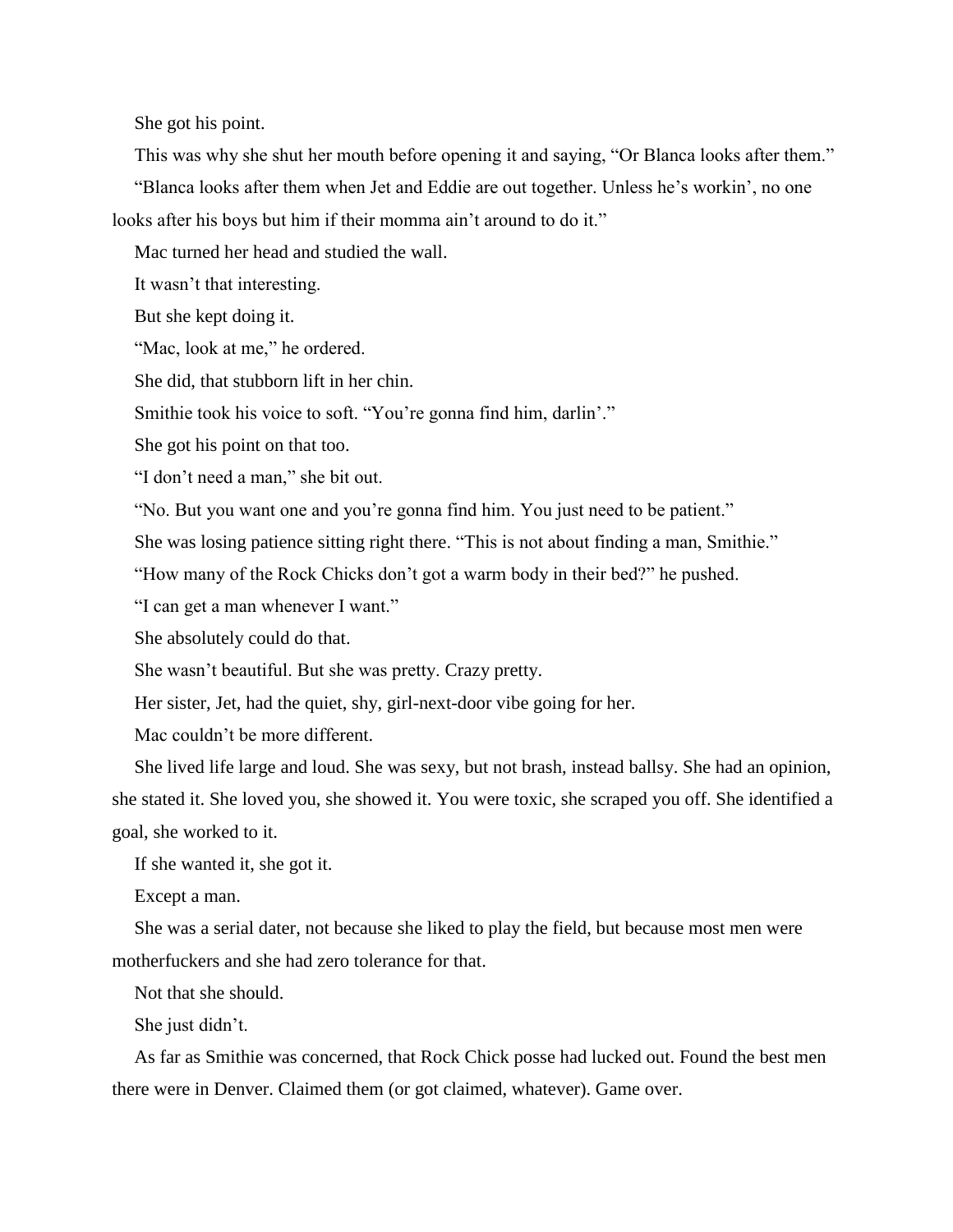Then again, Lee Nightingale had essentially vetted them for his woman's friends, so he'd already taken the guesswork out of it.

"Havin' a kid is a lot easier when you got someone to help," he pointed out.

"*Havin*' a kid is all on the woman," she retorted.

"Okay then, smart girl, *raisin'* a kid is a lot easier, you got someone to help," he revised, and before she could get anything out of her mouth, he went on, "and you can't argue that. You had a single parent home and who raised you?"

That mouth closed.

"Your sister 'cause your mom was working," he answered for her. "Now what's your sister got?" He again answered for her. "Pointin' out the obvious, I didn't wanna hear this shit, but I heard it when you bitches were gabbin', and from the first, if he wasn't workin' a case, Eddie got up with Jet for every feeding. Every *damned one*. Went and got his boy and brought him to his wife. Took him back and laid him down. Same with the next one that came along. And so on. Jet didn't even have to get out of bed."

He had a point to make but he took that too far and he knew it when her chin wobbled before she got control of it.

"Mac—"

"I want a baby," she whispered.

He believed her.

She also wanted an Eddie.

"Give it time," he whispered back.

She threw up both hands. "How much?"

"As much as it takes."

"Sadly, I can't Mick Jagger this sitch and make a baby when I'm seventy."

Jagger shouldn't even be doing that shit.

"Honey, you're still in your thirties," he reminded her.

"They're all gone," she declared.

Now he had no idea what the woman was talking about.

"Who?" he asked.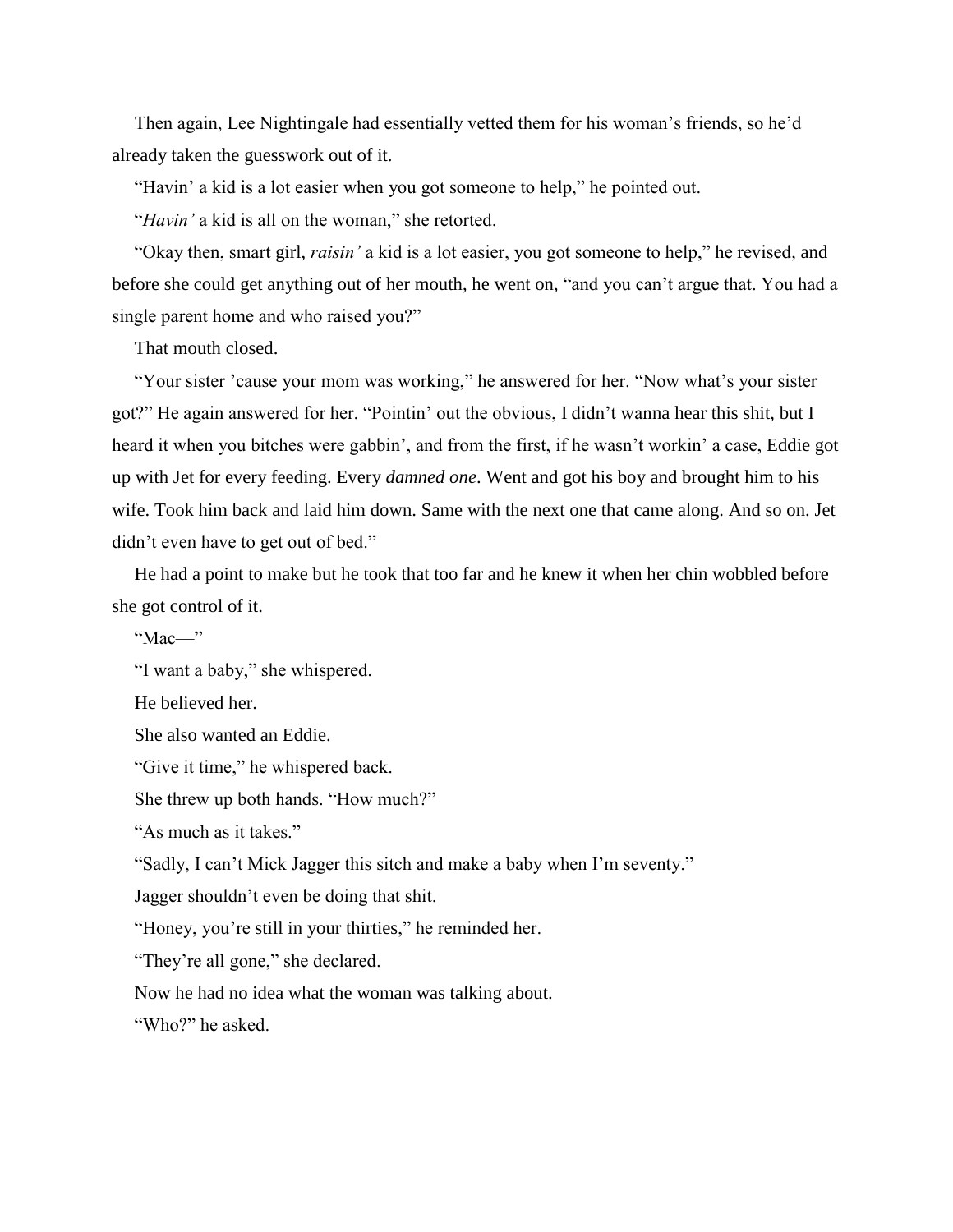She bopped forward on her seat with agitation. "*Them*. The good ones. The Hot Bunch. The only ones left are Roam and Sniff and they're too young for me. Not to mention, if Shirleen thought I'd even spoke their names in a conversation like this, she'd cut me."

She was not wrong.

Shirleen was Roam and Sniff's foster momma, though in her mind, there was no "foster" about it and it wouldn't matter one bit that Roam and Sniff were both long since of age and men in their own right.

She would cut her.

Mac was also not wrong that the Rock Chicks had snagged all there was of the Hot Bunch. Maybe Lee was hiring.

"Mac, darlin', just give it time," he urged. "And in the meantime, spoil your nephews. Because when you find a man and you start makin' your own babies, you won't have the time for them you have now, but you'll love it that you had the time you have now. You dig?"

She gave it a beat before she puckered her lips and blew out a breath.

Then she said, "I'm still going natural."

She dug.

Crisis averted (or at least this one, he corralled strippers, bouncers, bartenders and waitresses, they were all young and fit and prone to do stupid shit, so it seemed his entire life was averting disasters).

This one over (for now), Smithie rolled a hand at her, turning his eyes to his desk. "Do whatever you want with your tits. Just give me some notice. I gotta prepare the staff to adjust to half the amount of asses in seats, I don't got my headliner."

"Smithie," she called.

He turned his eyes back to her.

She was now grinning.

And she had a new declaration.

"You're the shit."

"I know that seein' as I put up with your crazy ass. Now get out. I'm not up here twiddling my thumbs. I got shit to do."

She kept grinning as she rose from the chair and sashayed her tight ass to his door.

"Close that behind you," he ordered.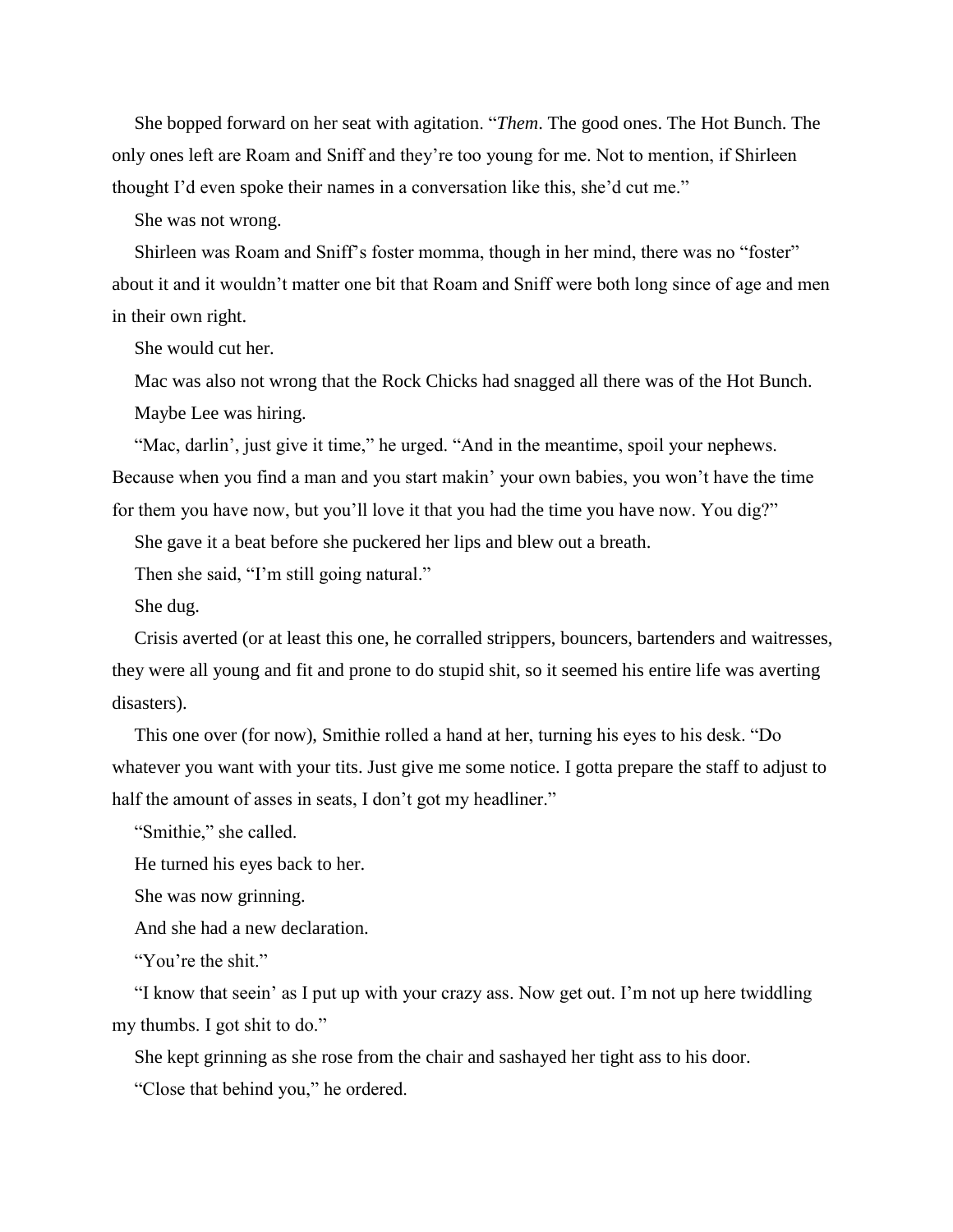She didn't close it behind her.

She turned at it and looked to him.

"I'm giving it a year."

Something else Mac was.

Decisive.

"I'll take it," he replied. "Now get out."

She shot him a white smile that miraculously his retinas had built up a tolerance to so they weren't burned out, then she moseyed out the door.

Thankfully, she shut it behind her.

Smithie stared hard at it while considering hefting his bulk over to lock it.

He wasn't going to take the time.

Instead, he picked up the paper, turned it over and read it again.

It stated, plainly, he was fucked.

More alarmingly, it stated, chillingly, Mac was in danger.

This was a problem more than it was already a colossal motherfucking problem.

Any other one of his girls, he'd pick up the phone to Lee Nightingale, the man behind Nightingale Investigations, the commander of the baddest badass motherfuckers in Denver. He'd hand over this letter and he'd get this problem solved.

But Mac was Charlotte McAlister, Jet McAlister Chavez's little sister. Jet was married to Eddie Chavez. Eddie was Lee's best friend. And Jet worked for Indy, Lee's wife, the Queen of the Rock Chicks, and thus Jet Chavez was a bona fide Rock Chick.

Mac might not be a card-carrying member of the Rock Chicks, mostly because she had a job where she worked nights, the time those crazy bitches instigated the most fucked-up of their varying antics. Though they weren't averse to mornings and afternoons. It was just that the stungunnings, kidnappings and the like mostly took place at night, and Mac was busy then.

She was still a Rock Chick, or at least she was by association.

Considering the Rock Chick link and the blood ties to Jet, if Lee knew Mac was in danger, he'd tear the town apart to put a stop to it.

And Eddie…

Now Eddie, Smithie didn't even want to think about it. The man was a cop. The shit Lee and his boys did with flair and a flagrant disregard to just about anything, Eddie could not do.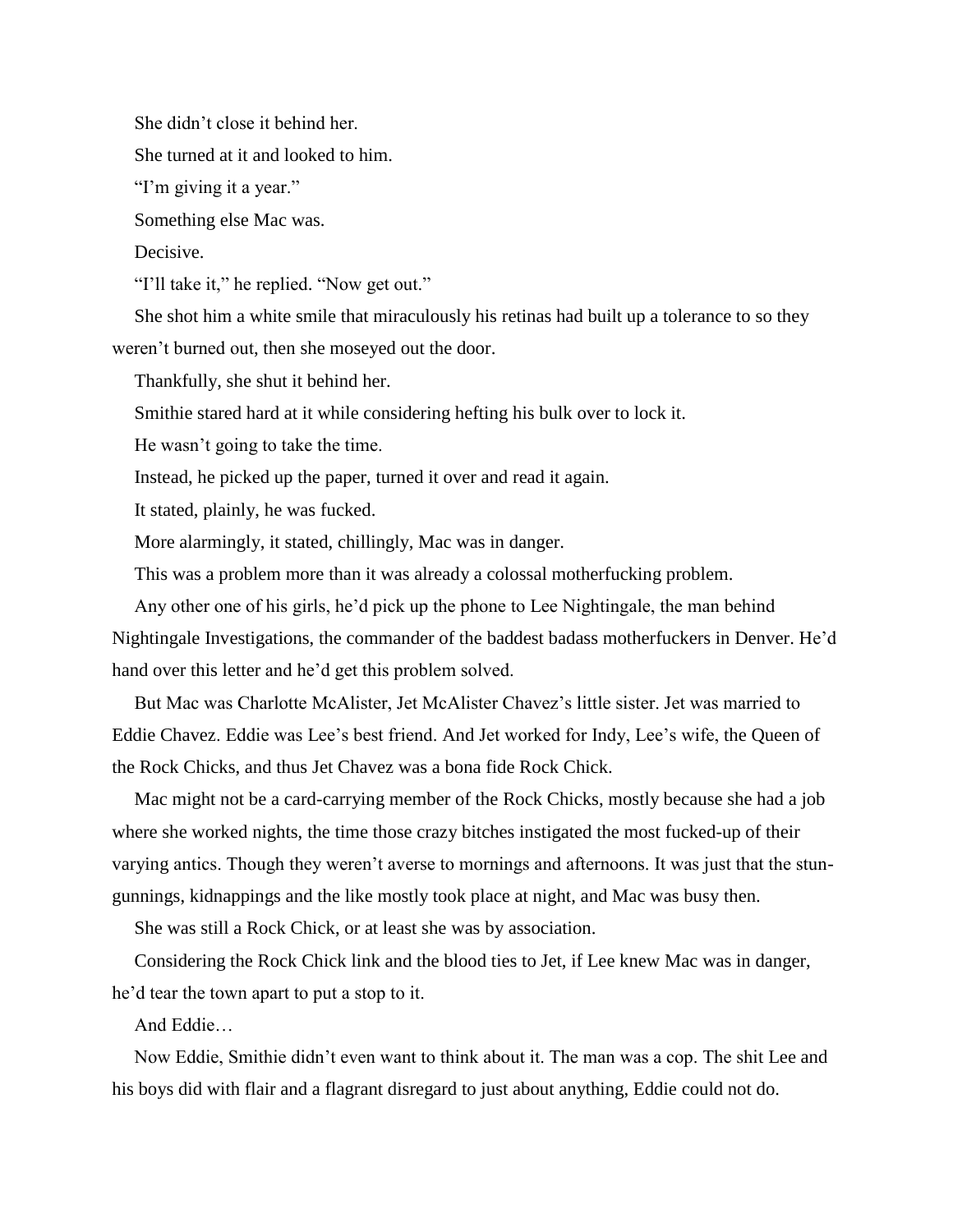But Eddie wouldn't blink at doing whatever he had to do to make his sister-in-law safe. And the man had mouths to feed.

So yeah.

This was a problem even more than it already was a colossal motherfucking problem because Smithie couldn't call Lee.

Which meant Smithie had to find a different set of badasses to deal with it.

His first call would normally be the Chaos Motorcycle Club. Mac wasn't one of theirs, neither was Smithie, but they had ties to Lee, they could keep a secret, and they didn't dick around when it came to women and their safety.

But they'd just come out of a war, and like any war, that had been some serious fucked-up shit.

They needed a breather.

Lee, and Chaos, also had ties to…

"Well, hell," Smithie muttered, the words on the letter blurring, the sick feeling in the back of his throat easing.

He dropped the letter and picked up his cell.

If you couldn't call a badass…

Then it was far from second best to call a commando.

\* \* \* \*

"Let me see it."

Smithie lifted his eyes from his laptop on which he was doing the club's accounts to the tall,

built, black-haired man prowling through the door.

Behind him strode a man that even gave Smithie, who this didn't happen to often, a tingle of, "Holy fuck, don't let me meet that guy in an alley."

"Well, hey there, motherfucker," Smithie greeted the man in the lead. A man known as Hawk. "And by the way, come on in."

Hawk Delgado had made it to the front of Smithie's desk.

He stopped there and held out his hand.

"Smithie, let me see the letter."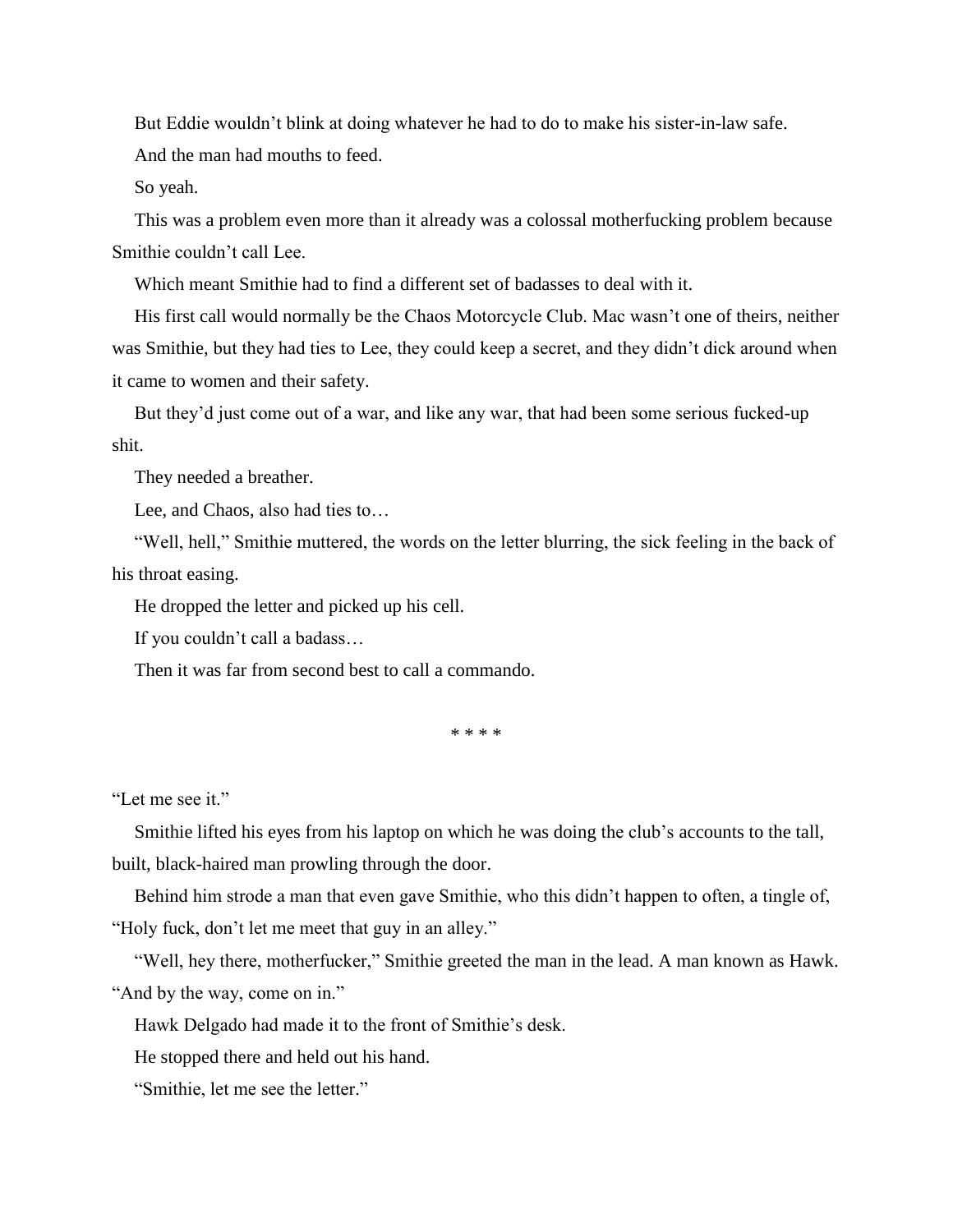Seeing as the man was wearing a tight black T-shirt over black cargos and black cargo boots, looking like he was about to invade Somalia, and more, *could*, but he was in an office over a strip club in Denver, Smithie dug the letter out from under a bunch of stuff on his desk and handed it to Hawk.

The hulk behind Hawk edged closer and read over his boss's shoulder.

While reading it, Hawk's face only tightened a little.

The face of the man behind him went from scary to *Jesus fucking shit*.

"I read it to you over the phone," Smithie reminded him.

He didn't have to, and Hawk didn't have to remind Smithie that he was a busy guy, but Smithie had phoned and Elvira, Hawk's assistant, had picked up. He'd read the letter to her and she hadn't messed around with getting her boss on the line.

When Hawk heard it, Hawk got un-busy, called Smithie, then Smithie had read the letter to him.

So he'd made even more time to drop on by.

And there he was, tight-faced and clearly taking that letter as seriously as Smithie took it.

He finished reading and looked at Smithie.

"Before this one, you get any more of these?" Hawk asked.

Smithie shook his head. "Though I think one is enough, don't you?"

He handed the letter over his shoulder to the monster behind him.

"One is enough," Hawk agreed. "You got the envelope?"

Smithie dug out the envelope the letter came in and handed it over.

Hawk didn't even look at it. He gave it direct to the man behind him.

Then he asked, "You call the cops?"

"You know who Lottie Mac's sister is?"

Hawk's mouth tightened even further.

He also knew how gonzo Eddie Chavez would go if he knew someone had written that letter about Mac. And any cop who read that letter would go straight to Eddie.

"Charlotte McAlister know about that letter?" Hawk asked.

Now Smithie understood Hawk definitely knew who Mac's sister was. He knew who Mac was. That letter didn't refer to Mac as anyone but Lottie Mac and "Charlotte McAlister" was not the name Smithie used on the marquee.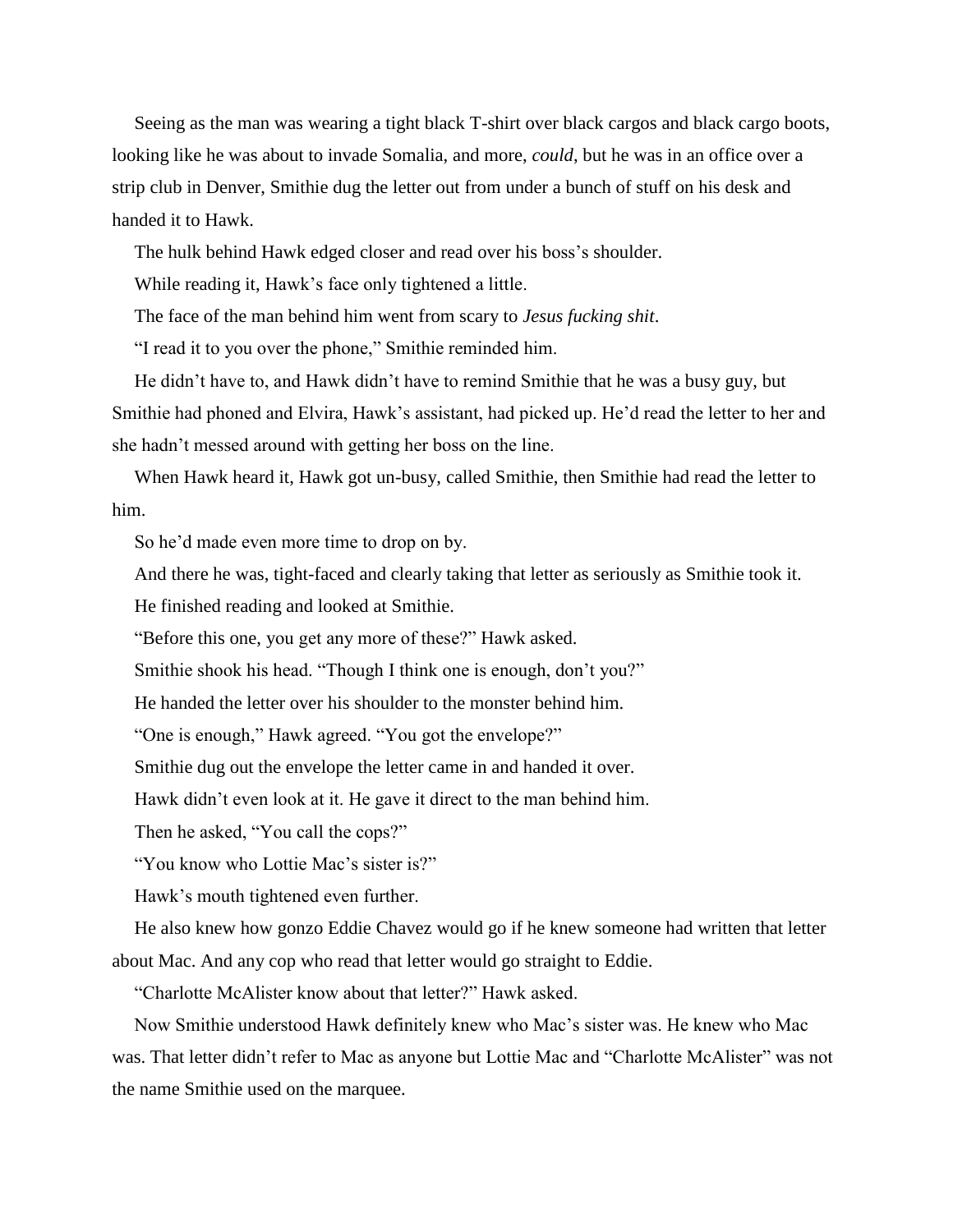"I haven't shared…" he paused, "yet."

"She get an escort home?" Hawk kept at him.

"To her car at night." After he gave him that, Smithie shook his head again and wished he wasn't doing it. "Not home."

"Fuck," Hawk muttered.

"She will now," Smithie told him. "In fact, I got a guy sittin' on her house right now, which is where she is. She was here, but she took off and I put a man on her."

Hawk jerked his head to the man standing behind him. "He'll be relieved by Mo."

Well, all right.

Smithie could get on board with that beast being Mac's bodyguard.

Smithie stood. "I approve of your selection, Delgado, but what next?"

"We track that asshole down and put him out of commission," Hawk replied immediately.

And it didn't take long to slide right into the gray area with Hawk Delgado.

No, that wasn't it.

Lee could do gray and did. All the time.

When it came to Delgado, shit got downright murky.

"What would that entail?" Smithie asked.

"Do you care?" Hawk returned.

"Kinda, considering I'm payin' you for this shit," Smithie told him.

"Whatever it needs to entail," Hawk answered. "That letter," Hawk did another head jerk, "we'll need to make absolutely certain our message is received. Could be building a case to hand over to the cops. Could be something else."

Right. For now, he could deal with that.

"Mac needs protection," Smithie stated.

Hawk nodded his agreement. "And she'll have Mo. Twenty-four seven. We aren't Secret Servicing this shit, even if we are. He's on her, day and night. He sleeps on the floor by her bed if she doesn't have a chair or something in her bedroom. He goes to the grocery store with her. He stands outside the bathroom while she's showering. I'm thinking you can fill in the rest of that picture."

He could fill in the picture, but Smithie wasn't sure he was totally following.

"Secret Servicing this shit?"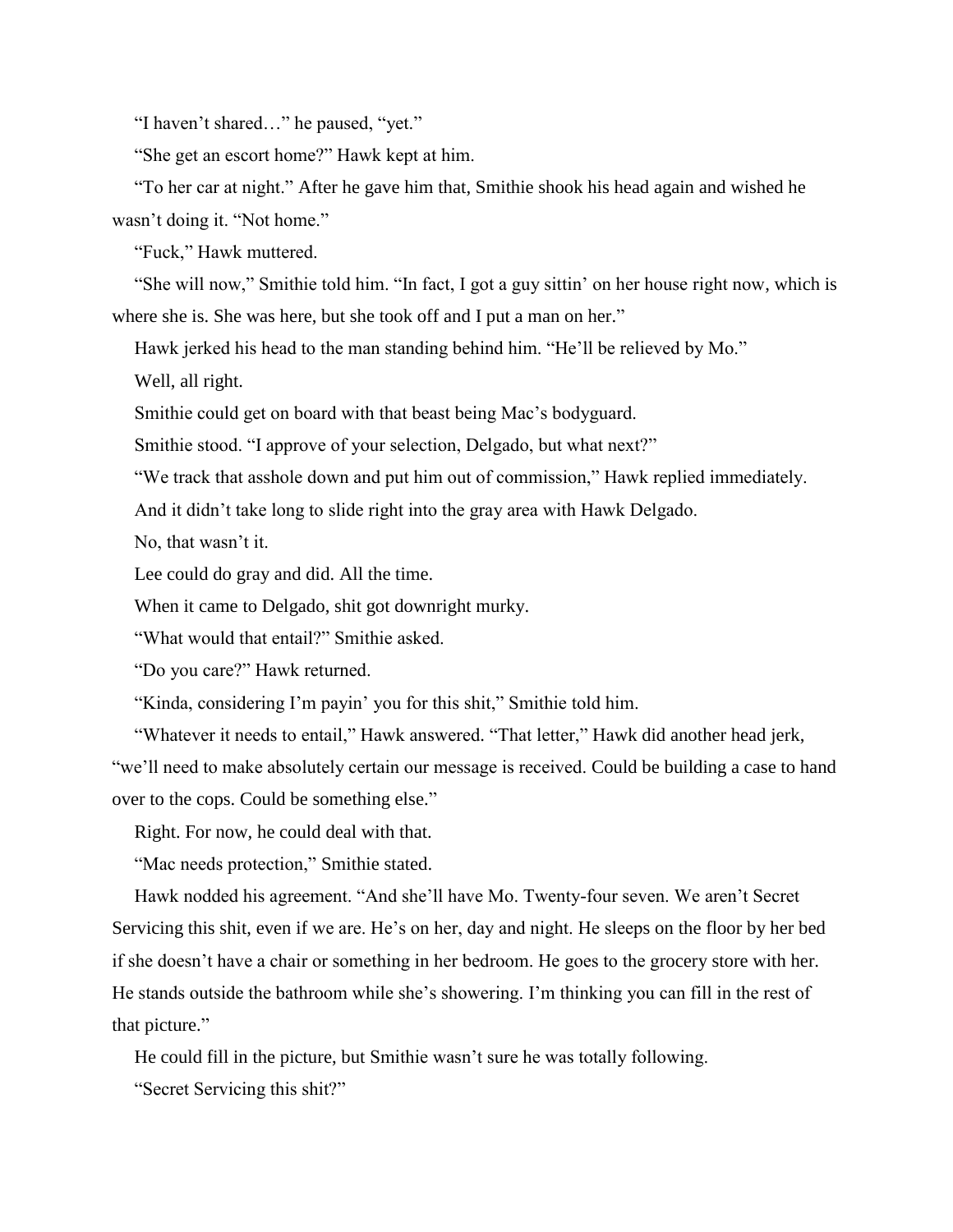"Secret Service passes off. They do shifts. There will be no pass off. Mo's hers for as long as it takes to find this guy."

Now Smithie wasn't sure he was liking what he was following.

"Is that smart?"

"I'm sure I can make a passable attempt at finding a decent stripper. Though I couldn't pick a headliner if she tapped me on the shoulder. So how 'bout you let me make the calls I gotta make 'cause you assume I know what I'm doin' like I would do for you if my business got caught up in yours. Something that's happening right now. But I'll let you do yours if you let me do mine."

"Gotcha," Smithie murmured.

"Your staff, on heightened alert. The dancers. The bouncers. The bartenders and the waitresses. I'll brief them, tell them what they're lookin' for, this being after we interview them to ascertain if they've already clocked someone of interest. You tell McAlister. She needs to know and make smart choices. I'll coach her on that."

Smithie flicked his gaze to Mo and back to Hawk. "Won't Mo coach her on that?" "Mo's not a communicator."

This was not a surprise.

Hawk spoke on.

"Call her. Tell her she's got Mo. Tell her he's not on her house, he's gonna be *in* her house. Tell her she's gotta come in early. Tell her Mo'll be bringin' her in early. I'll be here when she gets here, and you and me'll share. I'll tell her what she needs to know. And we'll go from there."

Smithie nodded.

Without another word, both men turned as one to walk out the door.

Smithie watched them go.

After Mo disappeared out the door, Hawk stopped there and turned back.

"Secret Service is also trained to put themselves in the path of the bullet," Hawk said.

Shit.

"Right," Smithie whispered.

"For that man on the mark, it isn't about getting the target to safety. It's about taking the bullet *for* his mark. You with me?" Hawk asked.

That Mo guy was a leviathan, but he wasn't bulletproof.